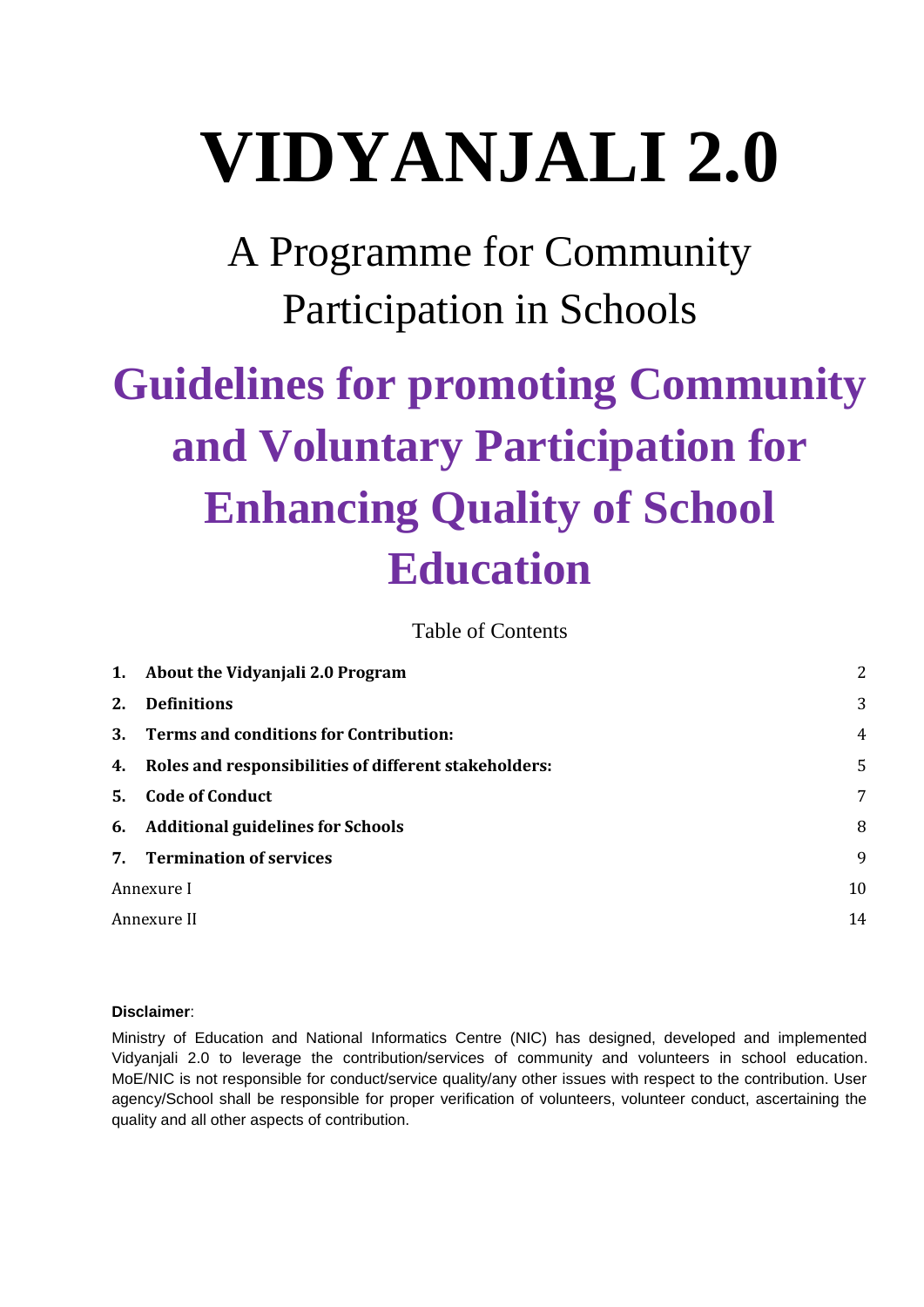# <span id="page-1-0"></span>**1. About the Vidyanjali 2.0 Program**

1.1 **A portal to connect community/volunteers directly to schools:** To connect the Government and Government aided schools through a community/volunteer management program, the Department of School Education and Literacy, Ministry of Education has revamped the Vidyanjali web portal. The newly introduced portal - Vidyanjali 2.0 –will help the community/volunteers interact and connect directly with schools of their choice to share their knowledge and skills as well as contribute in the form of assets/material/equipment. Upon the expression of interest by a volunteer/contributor, the school authorities will assess the suitability of the volunteer/contributor for the service/activity and/or the specifications of the assets/material/equipment in accordance with the procedure as set out in these guidelines.

1.2 **Provisions in the National Educational Policy (NEP) 2020:** The NEP 2020 seeks to introduce and bring about a transformative change across all levels of education in India, including through active involvement of community as well as private sector in the attainment of its goals and objectives. The NEP, 2020,in different chapters, lays emphasis on volunteer participation; some of the provisions of the NEP calls for proactive involvement of the community in improving the quality of school education are reiterated below:

- **i.** States/UTs shall prepare their own guidelines for innovatively engaging peer groups and other local volunteers in contributing towards the goal of achieving Foundational Literacy and Numeracy for all grade 3 students. States/UTs will particularly prepare guidelines for parents' engagement as mentors/resources/volunteers in school to help the FLN mission**(NEP Para 2.7);**
- **ii.** Efforts will be made to involve community and alumni in volunteer efforts for enhancing learning by providing at schools: one-on-one tutoring; the teaching of literacy and holding of extra-help sessions; teaching support and guidance for educators; career guidance and mentoring to students, etc. In this regard, the support of active and healthy senior citizens, school alumni and local community members will be suitably garnered. Databases of literate volunteers, retired scientists/government/semi government employees, alumni, and educators will be created for this purpose**(NEP Para 3.7);**
- **iii.** A database of alumni, retired scientists, retired teachers, subject experts and volunteers will be created by states/UTs **(NEP Para 3.6 & 3.7);**
- **iv.** To provide ease of access, volunteers may be involved under various programs and interaction between students and volunteers could be catalyzed by extensive use of technology and community outreach**(NEP Para 3.6 & 3.7);**
- **v.** Extensive field studies and analyses, both in India and across the world, clearly demonstrate that volunteerism and community involvement and mobilization are key success factors of adult literacy programmes, in conjunction with political will, organizational structure, proper planning, adequate financial support, and highquality capacity building of educators and volunteers. Successful literacy programmes result not only in the growth of literacy among adults, but also result in increased demand for education for all children in the community, as well as greater community contribution to positive social change *(NEP Para 21.3)***;**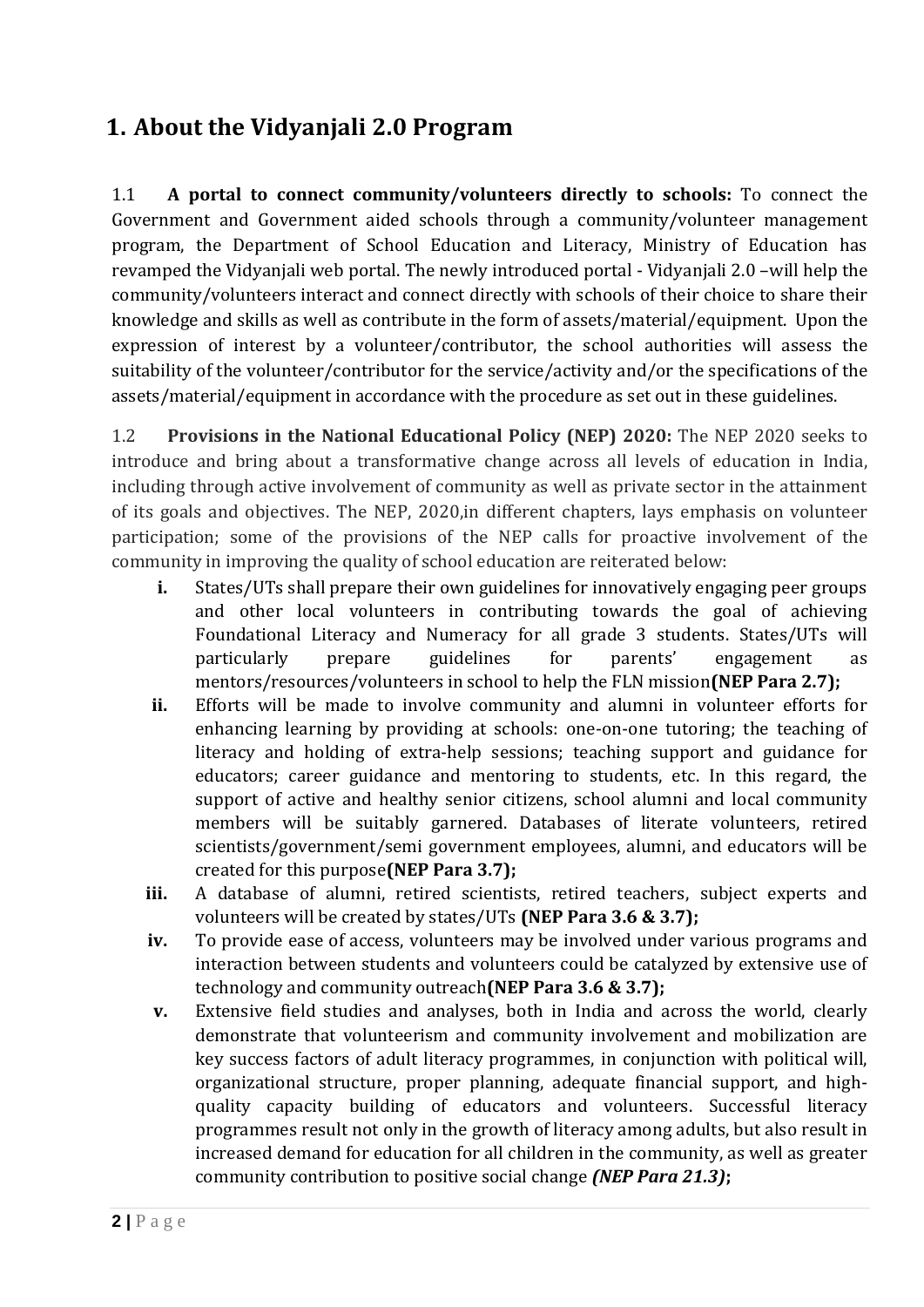- **vi.** The instructors/educators will be required to deliver the curriculum framework to mature learners for all five types of adult education as described in the Adult Education Curriculum Framework. These instructors will be trained by the National, State, and district level resource support institutions to organize and lead learning activities at Adult Education Centres, as well as coordinate with volunteer instructors. Qualified community members including from HEIs as part of each HEI's mission to engage with their local communities will be encouraged and welcomed to take a short training course and volunteer, as adult literacy instructors, or to serve as one-on-one volunteer tutors, and will be recognized for their critical service to the nation. States will also work with NGOs and other community organizations to enhance efforts towards literacy and adult education*(NEP Para 21.7)***;**
- **vii.** All efforts will be undertaken to ensure the participation of community members in adult education. Social workers/counsellors travelling through their communities to track and ensure participation of non-enrolled students and dropouts will also be requested, during their travels, to gather data of parents, adolescents, and others interested in adult education opportunities both as learners and as teachers/tutors. The social workers/counsellors will then connect them with local Adult Education Centres (AECs). Opportunities for adult education will also be widely publicized, through advertisements and announcements and through events and initiatives of NGOs and other local organizations *(NEP Para 21.8)***;**
- **viii.** To develop multiple pathways to learning, States/UTs will enable and strengthen various formal and non-formal education modes - including one-on-one tutoring (by volunteer tutors/teachers as mentioned in Task 264), Open Distance Learning through SIOS as well as NIOS (as mentioned in Task 247), smartphone apps, systematically leveraging parents, volunteers as a resource etc*.(NEP Para 21.9)***.**
- 1.3 Ever since the outbreak of COVID-19 pandemic, normal life has been seriously disrupted, including closure of schools in the academic years 2020 and 2021. It has impacted over 240 million children of the country enrolled in the schools. As envisaged in the Covid Response Action Plan prepared by the Department of School Education & Literacy, schools will not only have to remodel and rediscover the methods of teaching and learning, but will also need to introduce a suitable method of delivering quality education through a healthy mix of schooling at home and that in the school. Recognizing the role of engagement with parents and community at the elementary level and particularly for the lower primary level, the Action Plan also lays emphasis on the participation of community volunteers (such as NYKS & NSS) and other motivated members of the community, including alumni, mothers, parents, retired teachers, etc. in providing support to children in learning activities.

# <span id="page-2-0"></span>**2. Definitions**

In these guidelines, unless the context otherwise requires, -

(a) A "**Volunteer**" means a person who is a citizen of India/ Non-Resident India (NRI)/ person of Indian origin or an organisation/institution/company/group registered in India willing to provide services by participating in school activities and/or provide assets/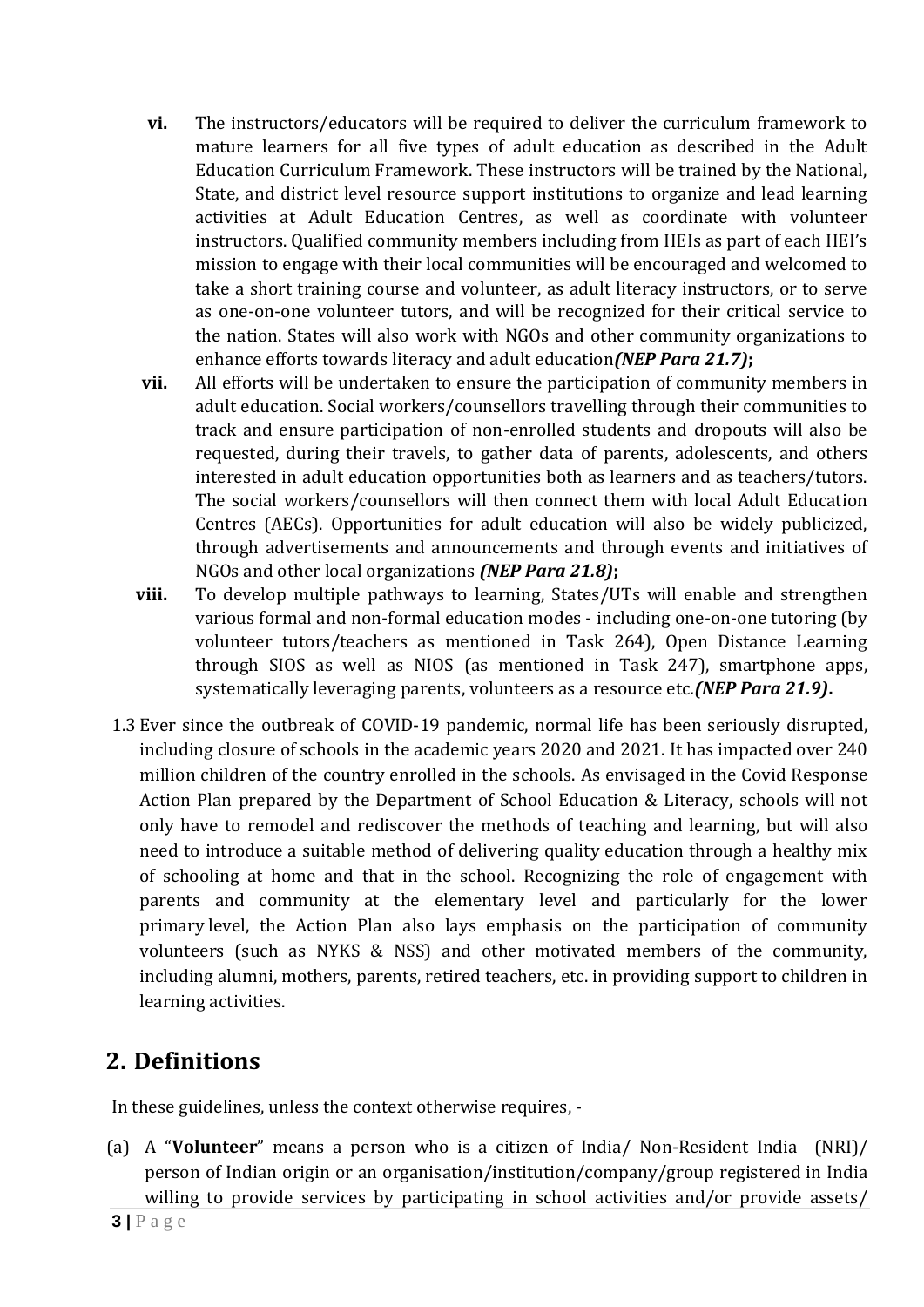material/equipment to the Government and Government aided schools free of charge. Serving and retired teachers, serving and retired scientists/government/semi government officials, retired armed forces personnel, self-employed and salaried professionals, alumni of educational institutions, homemakers and also persons from the Indian diaspora and any other literate persons can volunteer at a school that requests for assistance.

- (b) **"Area of Expertise"** means the subject or area in which the volunteer possesses expertise, as per the requirement specified by the Department of School Education & Literacy, Ministry of Education, in these guidelines.
- (c) **"Contribution"** means any non-monetary form of contribution by a volunteer to a school. The contribution can be in the form of "Service/Activity" and/or "Assets/Material/equipment".
- (d) **"Service/Activity"** means any contribution by a volunteer to a school in the form of sharing of knowledge, skill, expertise through training, teaching, demonstration, practice, sponsorship etc.
- (e) **"Assets/Material/Equipment"** means any physical item(s) which the volunteer may offer to provide to the school based on request posted by a school on the Vidyanjali portal/app.
- (f) **"Administrator"** means an official who shall support the implementation of Vidyanjali 2.0 programme and ensure the adherence of laid out policies and guidelines. Key administrators are National Nodal Officer (NNO), State Nodal Officer (SNO), District Nodal Officer (DNO), Regional Nodal Officers from KVS and NVS and School User.

# <span id="page-3-0"></span>**3. Terms and conditions for Contribution:**

3.1 **Contribution in service/activity:**Vidyanjali2.0 allows the volunteers to contribute in service/activity at schools in the area of their expertise and depending on their area of interest.A volunteer can contribute in services/activities which are categorised in 2 verticals, namely:

- Generic Level services/activities
- **▪** Sponsorship activities

Brief description of generic and sponsorship activities is given at **Annexure - 1**.

3.2 **Contribution of assets/material/equipment:** Vidyanjali 2.0 also allows the volunteers to contribute different types of assets/material/equipment. The broad categories of contribution include basic civil infrastructure, basic electrical infrastructure, classroom support materials and equipment, digital infrastructure, equipment for extra-curricular activities & sports, yoga, health and safety aids, teaching learning materials/learning equipment, maintenance & repairs, office stationery/furniture/support services/needs etc. Contribution of assets/ material/equipment cannot be in the form of any monetary support. School can post a request for contribution from a volunteer within a predefined list of assets/ material/equipment, which is at **Annexure II.**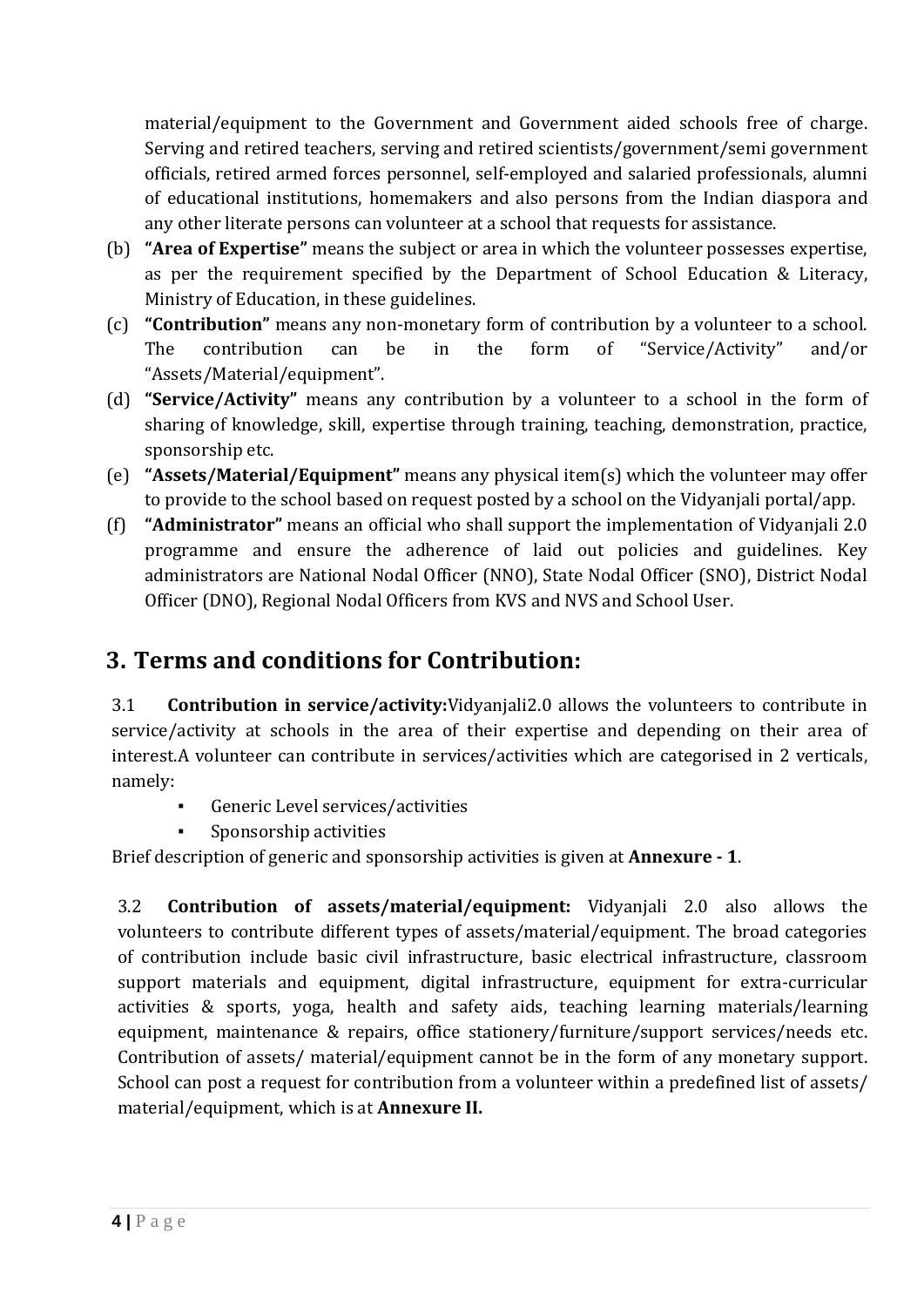3.3 **Nature of contribution:** The volunteers are allowed to make partial or complete contributions to a school which has posted a request for Service/Activity and/or Assets/material/equipment on the following terms and conditions:

- (a) In case contribution received by a School from a volunteer is less than the demand raised by a School (actual requirement of the school) i.e. the demand of the School is not fulfilled, then the school's request would be open for other volunteers.
- (b) In case where the school receives contribution from a volunteer more than the demand raised by the school, a school will accept only the contribution it requires and inform the volunteer to contribute the balance in other schools which may have placed a similar request.
- (c) In case where contribution received is equal to demand raised by the school, then the request would be closed.

# <span id="page-4-0"></span>**4. Roles and responsibilities of different stakeholders:**

For the effective implementation of the Vidyanjali 2.0, the following guidelines are to be adhered to by respective stakeholders:

#### **(a) Role of the School:**

- i. **School Registration:** Schools having Unified District Information System for Education plus (UDISE+) code shall register on Vidyanjali portal by providing their UDISE+ code, registered mobile number and one-time password received on registered mobile number.
- ii. **Post request list of contributions:** Depending upon the number of students and their requirements, physical infrastructure available, availability of human resource and other resources in the school, a school shall post a list of required service/activity or assets/material/equipment on the web portal/app.
- iii. **Shortlist Volunteers for meeting:** Depending upon the list of services/activities or assets/ material/equipment requested by a school at point (ii) above and the interest shown by a Volunteer, the school shall shortlist the Volunteers for their possible contributions after assessing their qualification/experience through Volunteer profile or specifications/standards of assets/material/equipment offered.
- iv. **Interact with Volunteers:** A face-to-face or virtual meeting shall be arranged by the school to know the Volunteer's area of expertise or details of assets/material/equipment proposed for contribution. Based on the interaction with the Volunteers, the school shall decide how the school can avail of a Volunteer's contribution in activity depending on availability for a specified time slot or the time by which the Volunteer can make the contribution offered in assets/ material/equipment.

The broad contours of the interview and assessment of Volunteer profile must include:

(i) Requisite specialized skills, qualifications and relevant experience.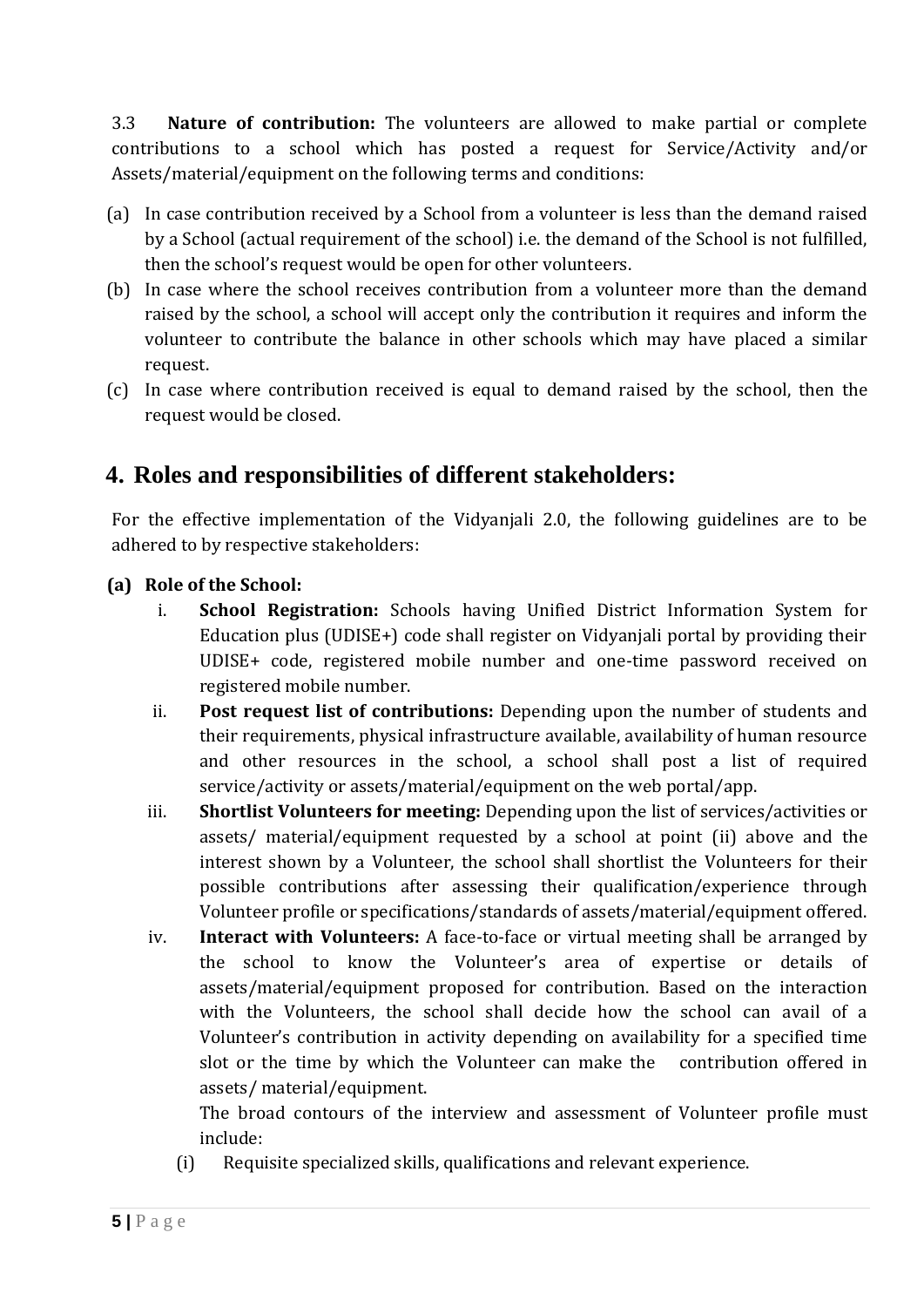- (i) The final selection would be done after verifying the antecedents and documents of the Volunteers by the school authorities based on specific guidelines to be given by respective State/UT governments in this regard.
- (i) The final decision with respect to the engagement of the Volunteer will be with the school authorities.
- v. **Confirm Volunteers for participation**: The school may decide to go for an agreement with the identified Volunteer. The school may also provide a certificate to the Volunteer acknowledging/appreciating their contribution for the school. Generation of agreement and certificate are not part of Vidyanjali portal and school shall process those separately.
- vi. **No funds / salary/ honorarium** shall be provided to the Volunteer for contribution.
- vii. **Take responsibility:** It shall be the responsibility of the schools/school administration system to undertake all background checks, assessment of capabilities, etc. of the volunteer/s. In case of any issue in this regard, it shall be the sole responsibility of the school/school administration system.

# **(b) Role of the Volunteer:**

- i. **Register on the Vidyanjali 2.0 web portal/ mobile App:** Volunteer may register as individual or non-governmental organization (NGO) or organization (other than NGO) and complete the profile by providing mobile number and email ID.
- ii. **Search Schools:** The Volunteer shall be able to search the desired school based on State, District, Block and School Name. The Volunteer will be able to view the school onboarding status and contribution requests raised by a school.
- iii. **Browse list of contribution:** Depending on the request list posted by the school, the Volunteer may search for the contribution requests of schools based on his/her area of expertise/interest or assets& materials that he is willing to contribute.
- iv. **Apply for Contribution:** After going through the details, the Volunteer may decide to apply for an activity based on his/her area of expertise/interest or for contributing assets& materials for a particular school. The Volunteer can express his/her interest to partially/ fully contribute to the schools' request.
- v. **Request for onboarding of schools:** Volunteer may send request to school for onboarding, if the school, he wishes to contribute for, is not in the list of schools registered on the portal or has not requested for specific contribution.
- vi. **Participate, if selected by school:** If shortlisted by the school, the Volunteer may interact with the school based on information received from the school in which he/she has applied for contribution. After the selection process, he/she shall contribute in the activity or assets & materials as agreed by the school.
- vii. **Feedback:** Volunteers may provide feedback to school on contribution experience and receive feedback from schools about their performance.
- viii. **Notifications:** Volunteers shall be updated regularly for various events like registration, meeting invitation and selection for contribution etc.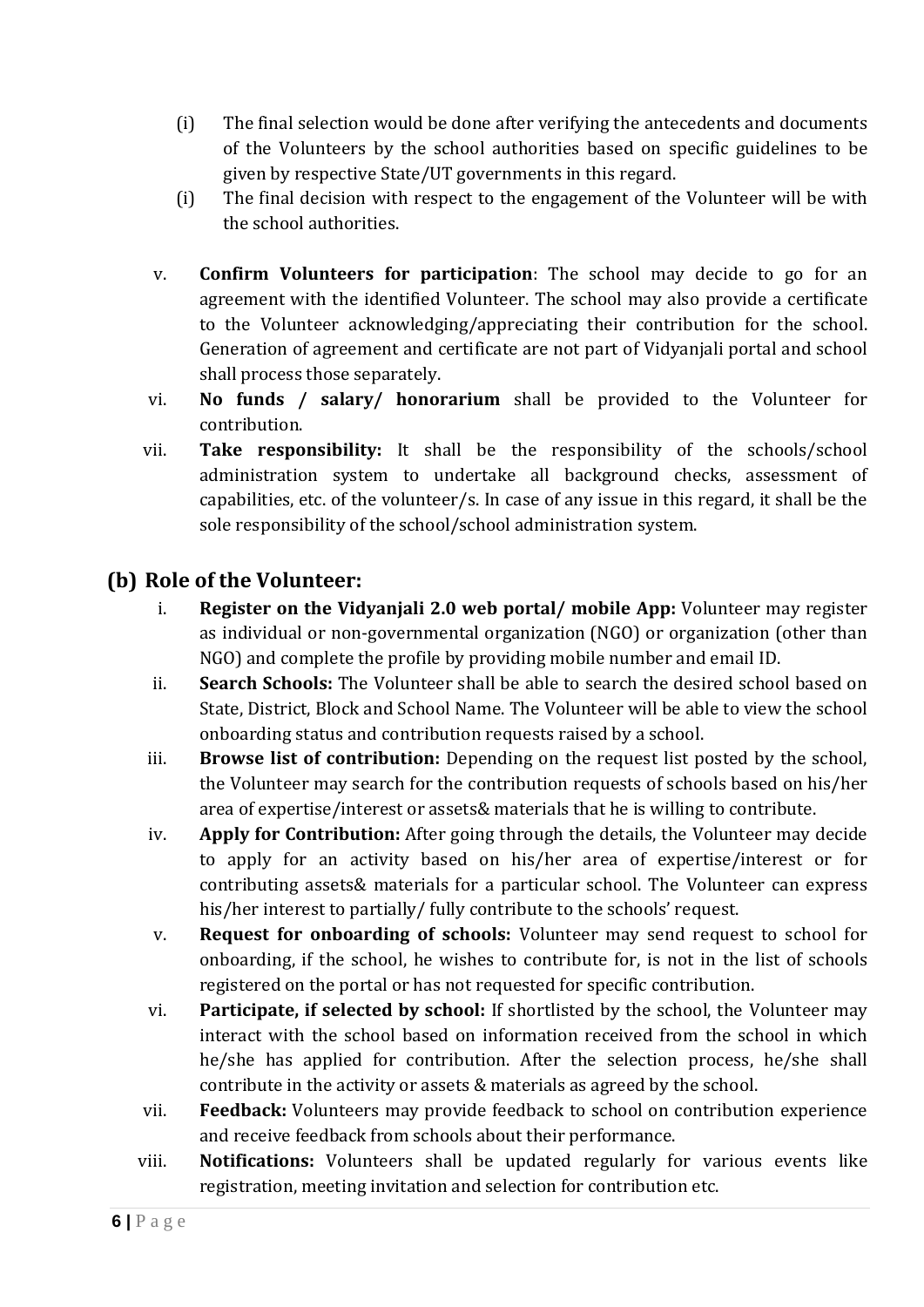# **(c) Role of the Nodal Officers:**

# i. **National Nodal officer:**

- Create and manage the login for State Nodal Officers.
- Manage list of contributions(Service/Activity and Assets/ Material/Equipment)
- Manage Volunteers

#### ii. **State Nodal officer:**

- Create and manage the login for District Nodal Officers.
- Manage/ guide schools/volunteers in overall delivery of service/activity and assets/ material/equipment.

#### iii. **District Nodal**

- View school registration requests.
- Activate school after onboarding request
- Manage/ guide schools/volunteers in overall delivery of service/activity and assets/material/equipment.
- Generate reports on a monthly / quarterly/ annual basis of participation in the programme for monitoring and evaluation.

# iv. **Role of Regional Nodal Officers of Kendriya Vidyalaya Sangathan and Navodya Vidyalaya Samiti**

- View school registration requests.
- Activate school after onboarding request
- Manage/ guide schools/volunteers in overall delivery of service/activity and assets/material/equipment.
- View dashboard and ensure no duplication of efforts by the school and Volunteer.
- Generate reports on a monthly / quarterly/ annual basis of participation in the programme for monitoring and evaluation.

# v. **Role of the technical team - NIC:**

- Provide overall technical support.
- Enhance Vidyanjali2.0 platform as per the evolving and approved requirements.
- Facilitate nodal officers to access different reports and provide technical support wherever required.

# <span id="page-6-0"></span>**5. Code of Conduct**

- (a) These guidelines are applicable to central and state Government and Government aided schools.
- (b) Department of School Education & Literacy, Ministry of Education, reserves the right to revise the Terms and Conditions in respect of contribution by Volunteers through Vidyanjali 2.0 at any time and Volunteers are deemed to be bound by any changes therein.
- (c) No liability would be there towards Volunteers for any direct, indirect, incidental or consequential damages arising out of or in any way connected with any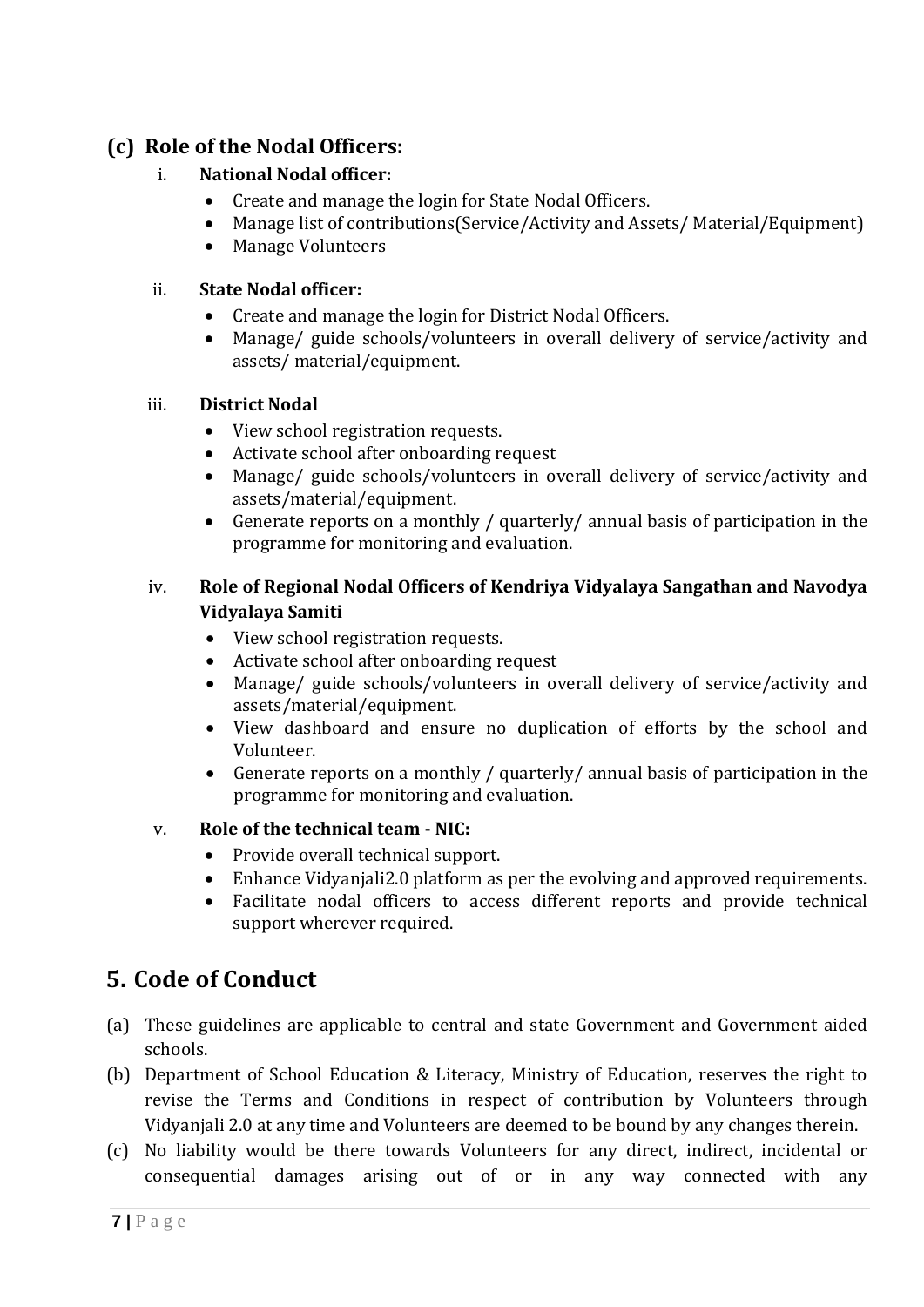activity/contribution which might be delegated to the Volunteer or any employee of the Volunteer.

- (d) The Volunteer shall follow strict confidentiality and shall not reveal to any person, organization or on social media platform, confidential information of the activity, its works and its policies.
- (e) Volunteers will conduct themselves professionally in their relationship with the school authorities and the public in general.
- (f) Volunteers will be required to submit a report of their work prior to discontinuation/disassociation from school.
- (g) Delegation of activity to the Volunteer does not entitle him/her to any claim towards employment (whether for teaching/non-teaching activities) in the school or Ministry/Department.
- (h) The period of service rendered by the volunteer cannot be claimed as a full-time work experience. Any certificate of acknowledgement/ appreciation issued by the school cannot be claimed as an experience certificate.
- (i) The designated man-hours for the volunteering activity would be decided by the school authorities in consultation with the Volunteer and the same would have to be followed by the Volunteer in order for the successful completion of the activity.
- (j) The volunteer has to provide a self-certificate for the assets/material/equipment, that the item(s) being legally owned by the volunteer)is/are in good working condition and that the volunteer is transferring ownership right of the asset/material/equipment to the school. Further, school will not be held legally liable for any wrongdoing on part of the volunteer.
- (k) The Vidyanjali 2.0 is only a platform to bring together schools and Volunteers. The Ministry of Education shall not be responsible for verification of the requirements posted by the schools/ States or for verification of credentials of the Volunteers or the work done by them. These shall be the responsibility of the respective stakeholders.
- (l) The contribution should not lead to creation of any temporary or permanent liability on the school/State/National level.

# <span id="page-7-0"></span>**6. Additional guidelines for States and Schools**

- (a) States/UTs may issue a circular to include, inter-alia, safety guidelines; standards specifications for contribution in assets/material/equipment; recognition to individuals/organisations/NGOs contributing in kind above a specified financial limit.
- (b) Since the Volunteer would be expected to deal with young children, from a safety point of view, the Volunteer needs to submit an identity proof such as Aadhar Card or any other Government of India ID with the school before rendering his/her services or that of all personnel deployed by the organisation on the activity.
- (c) Volunteer to submit a brief profile highlighting his/her area of expertise/ experience(including employees in case of organisations) in the academic activity claimed to be carried out. This will help school decide whether to avail the service of a volunteer or not.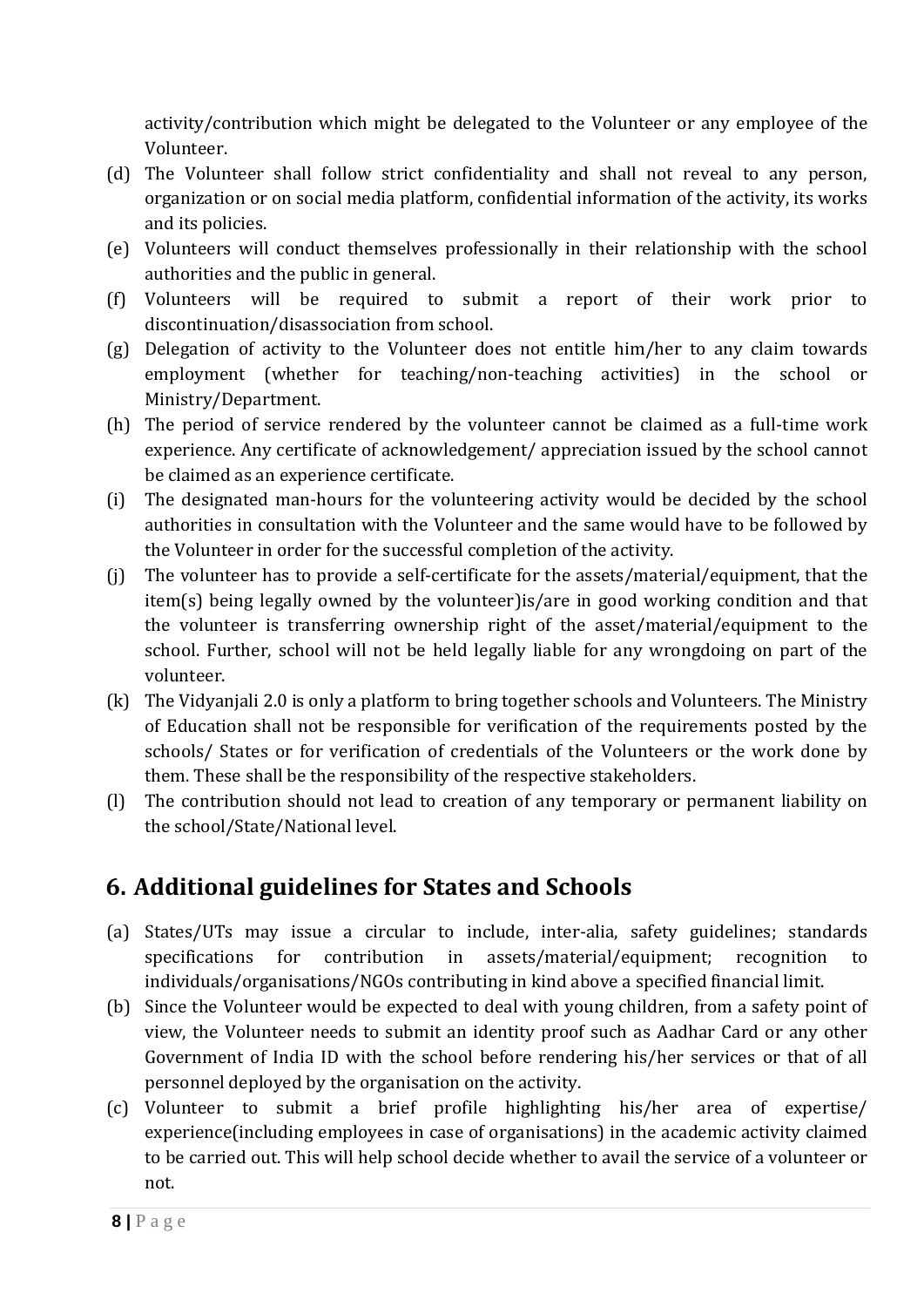- (d) Such services may not constitute the major part of teaching-learning in the school. The services of the Volunteer may be availed primarily for those areas/ subjects for which school does not have sufficient human resource/ expertise.
- (e) The academic activities carried out by such Volunteers should be supervised/ monitored by the permanent teachers of the school.
- (f) The services/activities should be purely academic or co-curricular in nature. There should not be any promotion of any particular ideology or practises.
- (g) All contributions made by the Volunteer in the form of assets/material/equipment should be at least ISI marked.
- (h) Infrastructure donated should be in working condition and the principal must ensure that school should not become a dumping ground of e-Waste.
- (i) The contribution for assets/material/equipment should also include commitment for providing annual/ regular maintenance.
- <span id="page-8-0"></span>(j) The contribution can also be in the form of sponsorship of events/maintenance services.

# **7. Termination of services**

The school/state authorities may terminate the relationship with a Volunteer under any one of the following situations:

- (a) The authorities could disengage the volunteer if they are of the view that the services of the volunteer are no more required.
- (b) The authorities may terminate the services of the Volunteer at any time without assigning any reasons and with immediate effect in case of:
	- i. Inappropriate behaviour of the Volunteer or any representative thereof.
	- ii. Non-compliance of volunteering methodology.
	- iii. Lack of interest by the Volunteers.
	- iv. Non-completion/non-fulfilment of the commitment made by the volunteer in the agreement.
	- v. Promotion of any religious/political ideologies or promotion of private business/start-up/any for-profit activity etc.
	- vi. Harming the safety and security of the children in any manner.
- (c) If it comes to the notice of the authorities that the person/Volunteer whose services have been terminated continues to act in a manner which gives an impression that he/she still works as a Volunteer, the authorities reserve the right to take appropriate legal action against such person and the decision of the authorities would be final and binding on the Volunteer.
- (d) The authorities reserve the right to seek all remedies available as per law and for violations of these Terms and Conditions including the right to block access of a particular Volunteer to any of the assignments.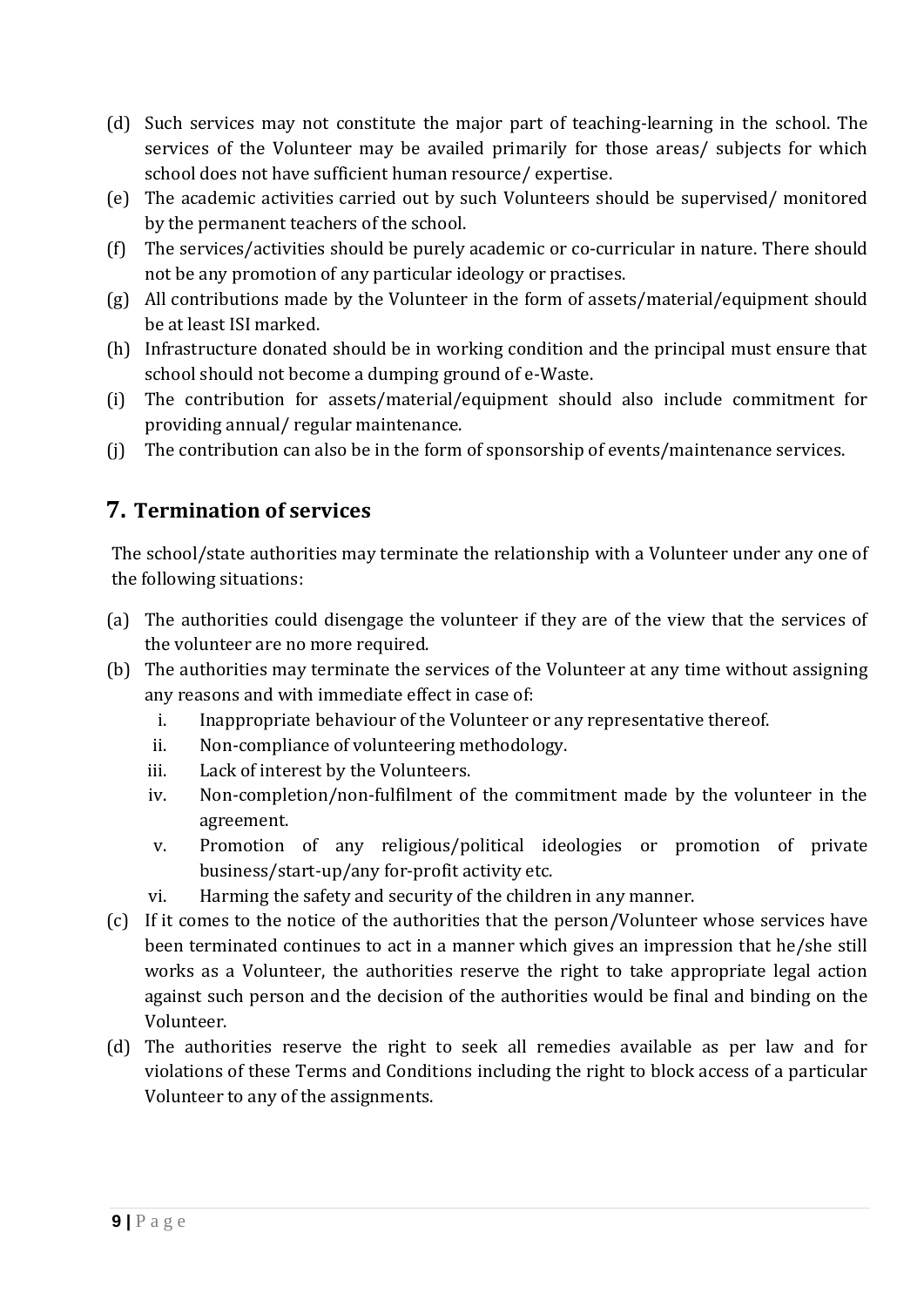# <span id="page-9-0"></span>**List of Services/ Activities for contribution by a Volunteer**

| S.No. | Generic                                    | Level Indicative<br>framework &<br>description<br><b>of</b>                                                                                                                                                                                                                                                                                                                                                                                                                                                                                                                                                               |
|-------|--------------------------------------------|---------------------------------------------------------------------------------------------------------------------------------------------------------------------------------------------------------------------------------------------------------------------------------------------------------------------------------------------------------------------------------------------------------------------------------------------------------------------------------------------------------------------------------------------------------------------------------------------------------------------------|
| 1.    | <b>Activity Name</b><br>Subject assistance | services/activities to be performed<br>Hindi, EVS, Science,<br>English,<br>Social<br>Sciences,<br>Mathematics, as well as all the languages including<br>local/regional languages/mother tongue being taught<br>upto elementary school education (Foundational,<br>Preparatory, Middle level. (Nursery to Class 8).<br>Assistance may also be provided for all the subjects<br>offered at the secondary level (Classes 9-12) in<br>Science, Arts and Commerce.<br>The volunteers having adequate knowledge of the<br>relevant subject may be identified, to provide<br>assistance to the school in the relevant subjects. |
| 2.    | Teaching Art & craft                       | Can include both visual and performing arts.<br>Demonstration and engagement of children through<br>arts and craft-based activities (Toys, Clay modelling,<br>Puppetry-puppet shows and puppet making, as per<br>the availability of material in different localities)<br>Emphasis may be given to the local/State craft, dance,<br>song, festival, drama, etc. reflecting the local culture<br>and tradition.                                                                                                                                                                                                            |
| 3.    | Teaching yoga/sports                       | Engagement of children in age appropriate yoga and<br>sport activities.<br>Students may be allowed to choose sports of their<br>locality and choice. Both indoor and outdoor sports<br>and games are to be encouraged.                                                                                                                                                                                                                                                                                                                                                                                                    |
| 4.    | Teaching languages                         | Storytellers, actors, theatre experts who can inspire<br>and engage children in creating stories/drama in local<br>language to enhance their imagination, creativity and<br>communication skills. Both written and verbal modes<br>are to be encouraged.<br>Any other pedagogically appropriate activities that<br>may help in development of language skills - reading,<br>writing etc. are to be allowed.                                                                                                                                                                                                               |
| 5.    | <b>Teaching vocational</b><br>skills       | Volunteers may be allowed to impart short term<br>vocational programs for the development of skills<br>identified<br>by the National Skill Development                                                                                                                                                                                                                                                                                                                                                                                                                                                                    |

# 1. **Generic Level services/activities**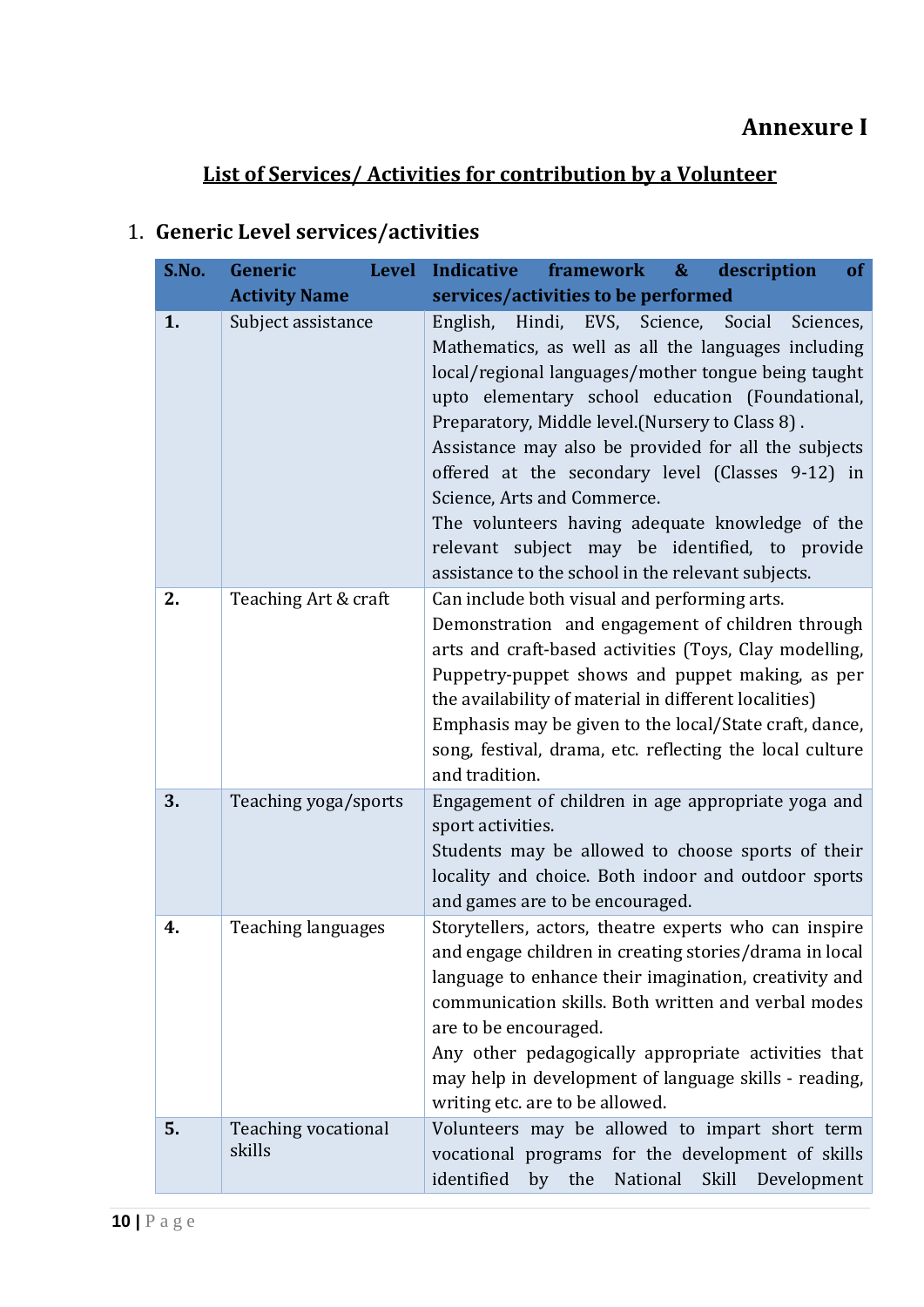|    |                                               | Corporation (NSDC) and which the learners express<br>interest in.<br>Development of skills in such vocations that have<br>scope for local employment may also be encouraged.<br>Efforts should also be made to preserve all such<br>traditional/rare/vanishing skills which are available<br>only with specific families and are not being<br>transmitted to the next generation.                                                                                                                                                            |
|----|-----------------------------------------------|----------------------------------------------------------------------------------------------------------------------------------------------------------------------------------------------------------------------------------------------------------------------------------------------------------------------------------------------------------------------------------------------------------------------------------------------------------------------------------------------------------------------------------------------|
| 6. | Assistance for Children<br>with Special Needs | Remediation, therapies, and other support for children<br>with special needs                                                                                                                                                                                                                                                                                                                                                                                                                                                                 |
| 7. | Adult education                               | School premises may be used after regular school<br>hours to carry out adult education programs.<br>Promotional activities need to be carried out in school<br>clusters to encourage participation of illiterate adults<br>in such programs.<br>Special attention to be given to include women and<br>other marginalized groups in the adult education<br>programs.<br>ICT labs in schools could be used meaningfully to<br>develop ICT literacy and other ICT related skills<br>among students, teachers, parents and village youth<br>etc. |
| 8. | <b>Preparing Story Books</b><br>with Children | Organization of workshops involving students for<br>collaborative story book and comic/graphics novel<br>book creation.                                                                                                                                                                                                                                                                                                                                                                                                                      |
| 9. | Mentoring students for<br>career counselling  | Professional career counselling for admission into Higher<br>Education Institutions etc.                                                                                                                                                                                                                                                                                                                                                                                                                                                     |

# **2. Sponsorship services/activities**

| S.No. | Sponsorship Activity<br><b>Name</b>                                                                      | Indicative framework & description of activities to<br>be performed                                                                                                                                                    |
|-------|----------------------------------------------------------------------------------------------------------|------------------------------------------------------------------------------------------------------------------------------------------------------------------------------------------------------------------------|
| 1.    | <b>Sponsoring Trained</b><br>Counsellors and<br><b>Special Educators</b>                                 | After identification of professional needs at school<br>level, schedule to be prepared, displayed and<br>disseminated with community members so that need                                                              |
| 2.    | <b>Sponsoring Trained</b><br>Counsellors for<br>Physiological Support,<br>Mental Health and<br>Wellbeing | based services can be availed by the stakeholders.<br>Concern of safety, privacy and ethical aspects of<br>dealing with socio-psychological issues of students<br>should be handled carefully. Services of counsellors |
| 3.    | Special Classes by<br><b>Experts</b>                                                                     | trained by NCERT, CBSE and School Boards etc. may<br>be used for conducting aptitude tests, providing<br>career guidance and counselling services etc. Career<br>mela, lectures from professionals from various        |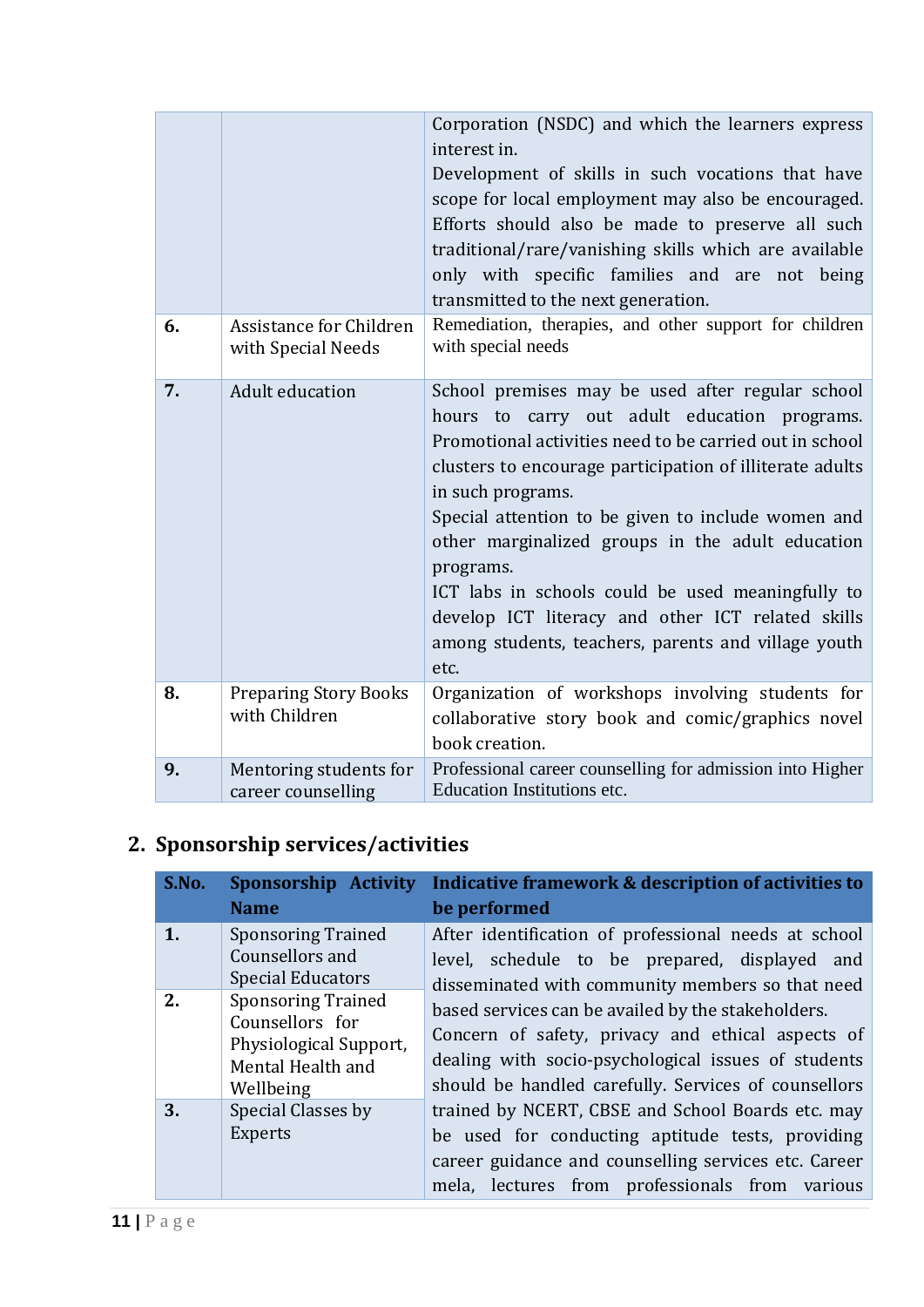|     |                                                                                                     | vocations may be conducted with active support from<br>volunteers, community and alumni.                                                                                                                                                                                                                                                                                                                                                                 |
|-----|-----------------------------------------------------------------------------------------------------|----------------------------------------------------------------------------------------------------------------------------------------------------------------------------------------------------------------------------------------------------------------------------------------------------------------------------------------------------------------------------------------------------------------------------------------------------------|
| 4.  | <b>Sponsoring Medical</b><br><b>Camps by Doctors</b>                                                | Periodic camps to address the issue of malnutrition;<br>Eye and dental check-up camps may be organized.<br>Special camps may be organized by inviting female<br>doctors/ gynaecologists to provide consultation to<br>adolescent girl students on maintenance of good<br>health and hygiene and balanced diets.                                                                                                                                          |
| 5.  | Sponsoring for<br><b>Participation in Sports</b><br>and Cultural Events                             | Individual students or groups may be sponsored to<br>State/National/International<br>participate in<br>level<br>sports and cultural events.<br>However, such students should also be accompanied<br>by a permanent school teacher on such tours.<br>Sports coaches may be sponsored. Sports equipment,<br>including dress, shoes, hostel facility, (boarding and<br>lodging in sports hostels) may also be sponsored.                                    |
| 6.  | Sponsoring for Health<br>and Cleanliness<br>Resources                                               | Resources can be in terms of a cleaner or any cleaning<br>tool, including vacuum cleaners, gardening tools<br>cutter/machines), disinfectants, sanitizer<br>(grass)                                                                                                                                                                                                                                                                                      |
| 7.  | <b>Sponsoring Additional</b><br>Manpower for<br>Housekeeping for<br>atleast One Academic<br>Session | liquids, etc. which may also be donated to the school.                                                                                                                                                                                                                                                                                                                                                                                                   |
| 8.  | <b>Sponsoring Special</b><br><b>Remedial Classes for</b><br>Students by qualified<br>teachers       | Special remedial classes for needy students<br>by<br>qualified teachers may be arranged either during the<br>summer/winter breaks/weekends, or after the school<br>hours. However, such volunteers or the experts<br>sponsored by volunteers can take remedial classes<br>only in the presence of some parents or a permanent<br>school teacher.                                                                                                         |
| 9.  | <b>Sponsoring CWSN</b><br><b>Identification Camps</b>                                               | Specialized school experts may be sponsored who can<br>interact and observe young children minutely in order<br>to identify symptoms of special needs or learning<br>disabilities for immediate attention and support in<br>their learning.                                                                                                                                                                                                              |
| 10. | Sponsoring Self<br>Defence Training for<br>Girls                                                    | Age-appropriate self-defence training can be given to<br>girls, under the supervision of a school teacher and<br>trained personnel. Experts from local police stations,<br>military/paramilitary<br>forces,<br>defence<br>retired<br>personnel, NCC and NSS cadets, private security<br>service providers may be involved for conducting<br>self-defence<br>for girls<br>including<br>sessions<br>on<br>demonstration and practice, with adequate safety |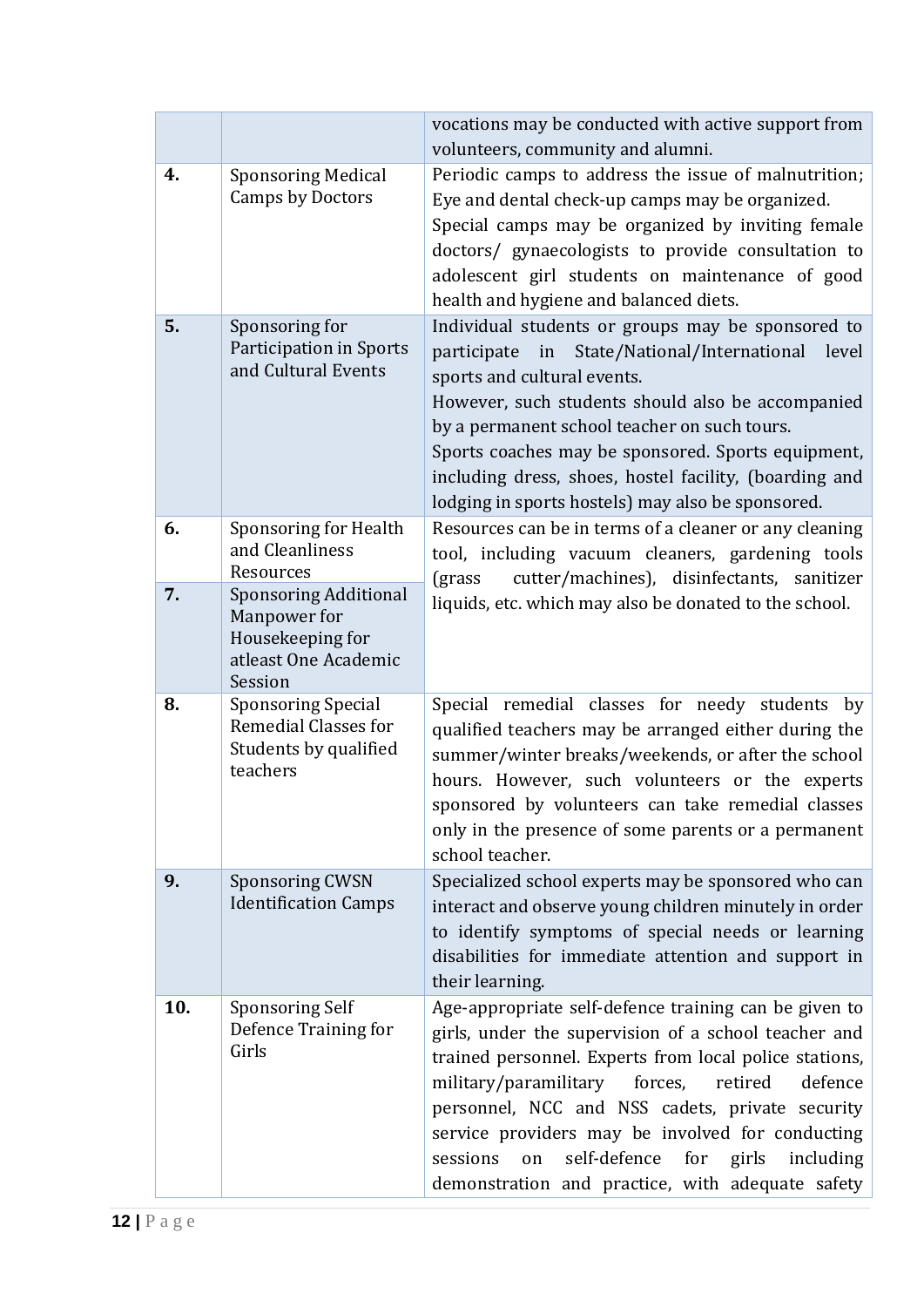| precautions. |
|--------------|
|              |
|              |
|              |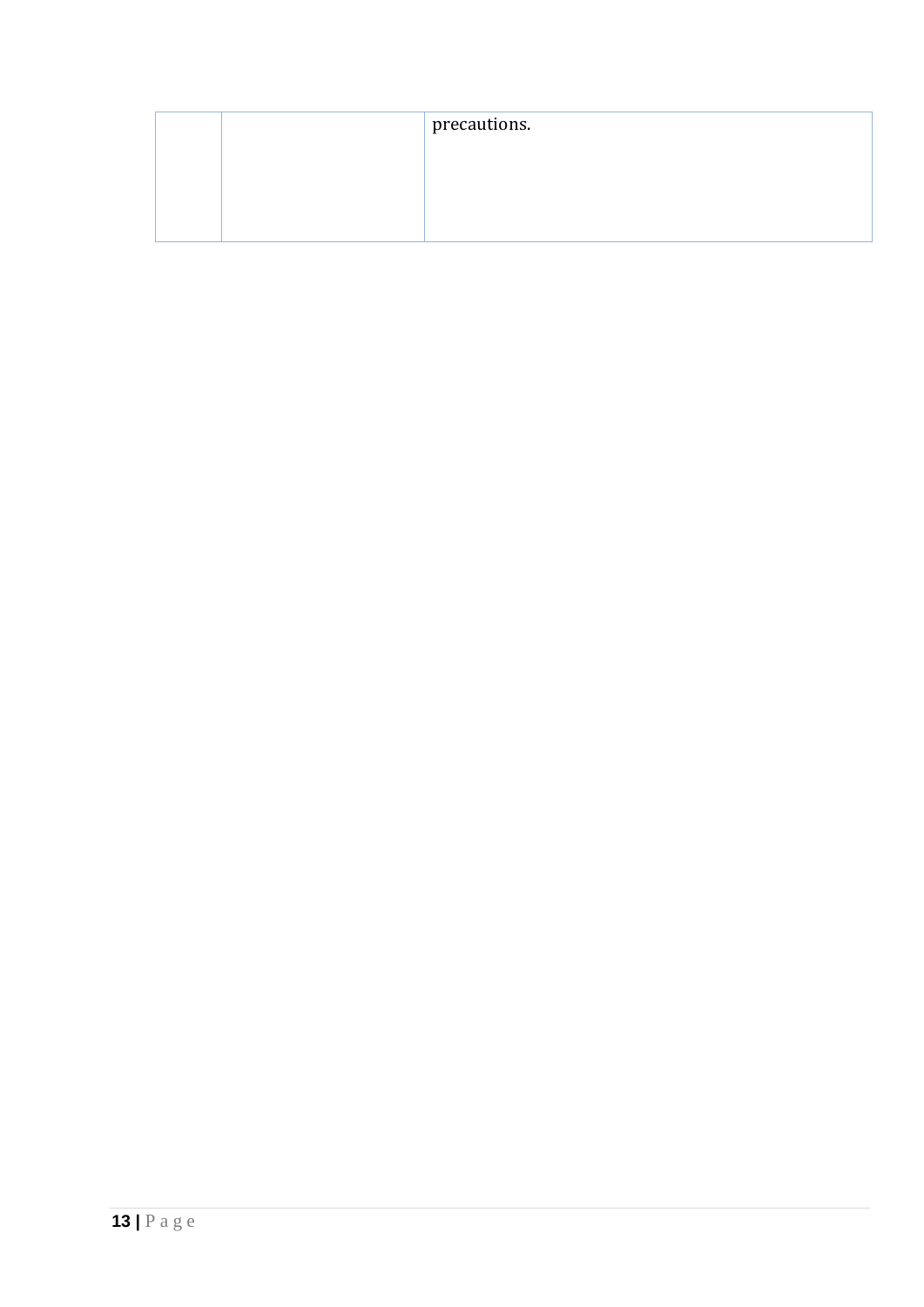# <span id="page-13-0"></span>**List of Assets/Material/equipment for contribution by a Volunteer**

#### **1. Basic Civil Infrastructure:**

- Additional Classroom/Balvatika (Pre-Primary Section)
- Additional Classroom (Primary/Upper Primary)
- Additional Classroom (Secondary/Senior Secondary)
- Toilets for Girls/Boys/CWSN
- Toilets for staff
- **•** Drinking Water Facility
- Art & Craft Rooms
- Staff Room
- ICT Lab
- Science Lab
- Vocational Lab
- Boundary Wall
- Gate
- Overhead Water Tank
- Playground with Equipment
- Ramps / Barrier Free Access
- Library (Room, Books and Furniture etc.)
- Modern Kitchen and dining facilities.
- **Residential Hostels for Students**
- Residential Quarters for Teachers
- Rain Water Harvesting Structures

#### **2. Basic Electrical Infrastructure:**

- Ceiling Fans
- Tube Light with Fitting for Common Areas
- Tube Light with Fitting in Classrooms
- Exhaust fan for Kitchen / Toilets
- Solar Panel / Energy Efficient Electrical Equipment
- Generator / Inverter Sets
- Cooking equipment

# **3. Classroom Needs:**

- White Boards
- Green Boards
- Tables
- Chairs / Benches
- **•** Stationery
- Cupboards
- Braille / Large Font Text Books
- Science and Maths Kits
- Text Books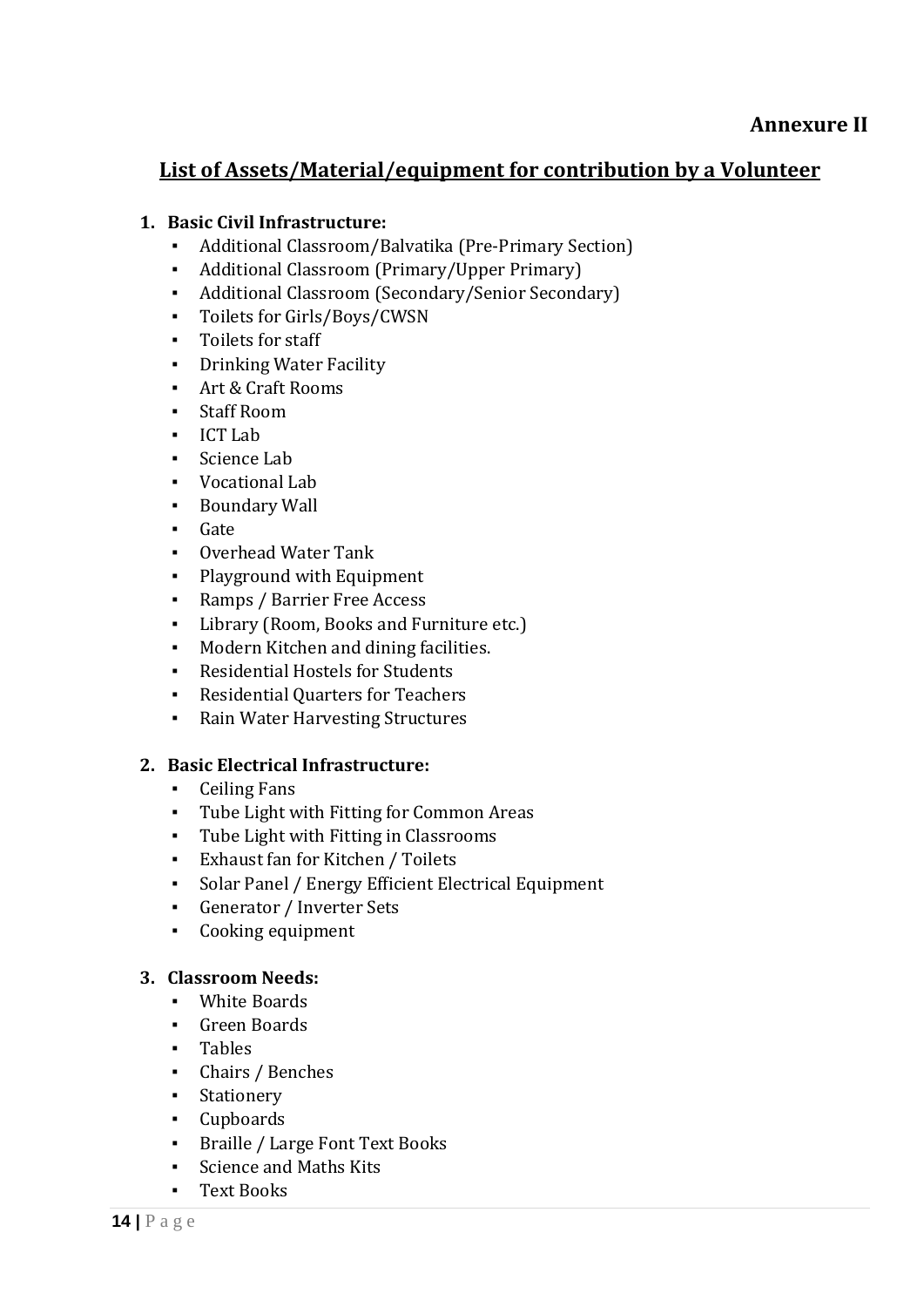▪ School Uniform

#### **4. Digital Infrastructure:**

- Desktop Computer
- LED Projector
- **·** Interactive Whiteboard
- Smart TVs / LED TVs
- Tablets
- Laptops
- UPS
- Routers
- Internet Connectivity and Related Equipment
- Printers
- Computer Accessories (Keyboards, Mouse etc.)

#### **5. Equipment for Co-Curricular Activities & Sports:**

- Badminton Kits (Racquets, Shuttlecocks, Net etc.)
- Basketball Kits (Basketball, Posts, Rings etc.)
- Carrom Board with Accessories
- Chess Board with Accessories
- Football Kits (Football, Pump, Goal Posts, Net etc.)
- Volleyball Kits (Volleyball, Posts, Net etc.)
- Cricket Kits (Ball, Bat, Wickets etc.)
- Hockey Kits (Ball, Sticks, Goal Posts etc.)
- Flying Discs / Rings
- Miscellaneous in Primary Sports / Educational Equipment
- Toysand games Corner (including physical and digital toys/games)

#### **6. Health and Safety aids:**

- **·** First Aid Kit
- Water Purifier
- Disinfectants & Sanitizers
- Masks
- Infrared Thermometer
- Hand Wash Facilities
- Hearing Aids
- Wheelchair
- Sanitary Pad Vending /disposal Machines
- Fire Extinguisher

#### **7. Tool Kits and Miscellaneous Equipment:**

- Gardening Equipment
- Carpentry Tools and Equipment
- Painting Equipment
- Tool Kits
- Art Related Equipment